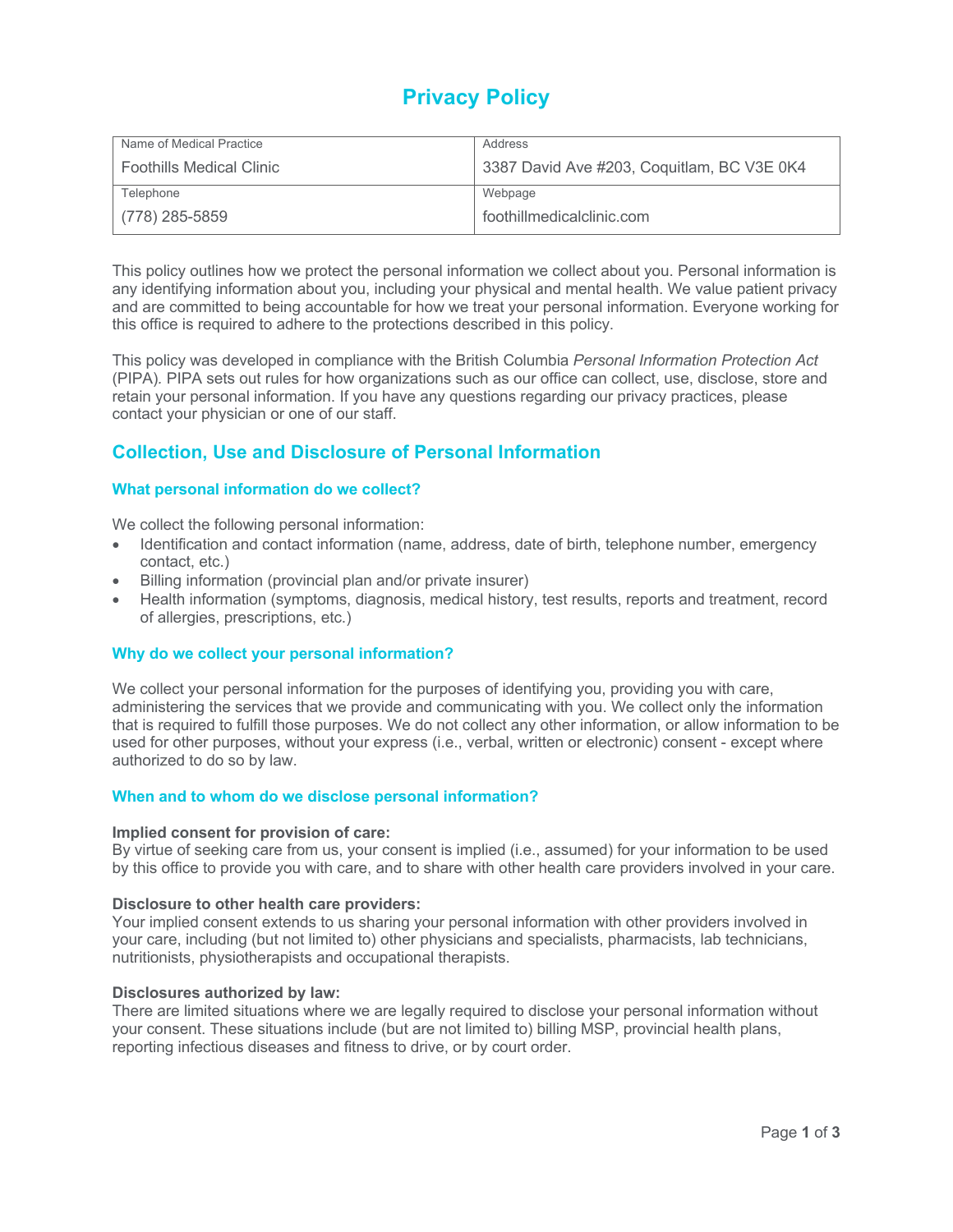### **Disclosures to all other parties:**

Your express consent is required before we will disclose your information to third parties for any purpose other than to provide you with care or unless we are authorized to do so by law. Examples of disclosures to other parties requiring your express consent include (but are not limited to) third parties who are conducting medical examinations for purposes not related to the provision of care, enrolment in clinical (research) trials and provision of charts or chart summaries to insurance companies.

### **Withdrawal of consent:**

You can withdraw your consent to us collecting your personal information or having your information shared with other health care providers or other parties at any time by giving us reasonable notice, except where the collection or disclosure is authorized by law. However, please discuss this with your physician first so we can explain the possible consequences of withdrawing consent.

# **Patient Rights**

#### **How can records be accessed?**

You have the right to access your record in a timely manner. You may request a copy of your record, for a minimal fee. If you wish to view the original record, one of our staff must be present to maintain the integrity of the record, and a minimal fee may be charged for this access. Patient requests for access to your medical record can be made verbally or in writing to your physician or the staff (see office address at top of Policy).

### **Are there limitations on access?**

In extremely rare circumstances you may be denied access to your records, for example if providing access would create a significant risk to you or to another person.

#### **What if the records are not accurate?**

We make every effort to ensure that all of your information is recorded accurately. If an inaccuracy is identified, you can request that the information be corrected, and a note will be made to reflect this on your file.

# **Office Safeguards**

#### **How secure is your personal information?**

Safeguards are in place to protect the security of your information. These safeguards include a combination of physical, technological and administrative security measures that are appropriate to the sensitivity of the information. These safeguards are aimed at protecting personal information against loss or theft, as well as unauthorized access, disclosure, copying, use or modification.

#### **What is our communications policy?**

We protect personal information regardless of the format. Specific procedures are in place for communicating by phone, email, fax, and post/courier.

### **How long do we keep personal information?**

We retain patient records for a minimum period of 16 years, or as otherwise required by law and professional regulations.